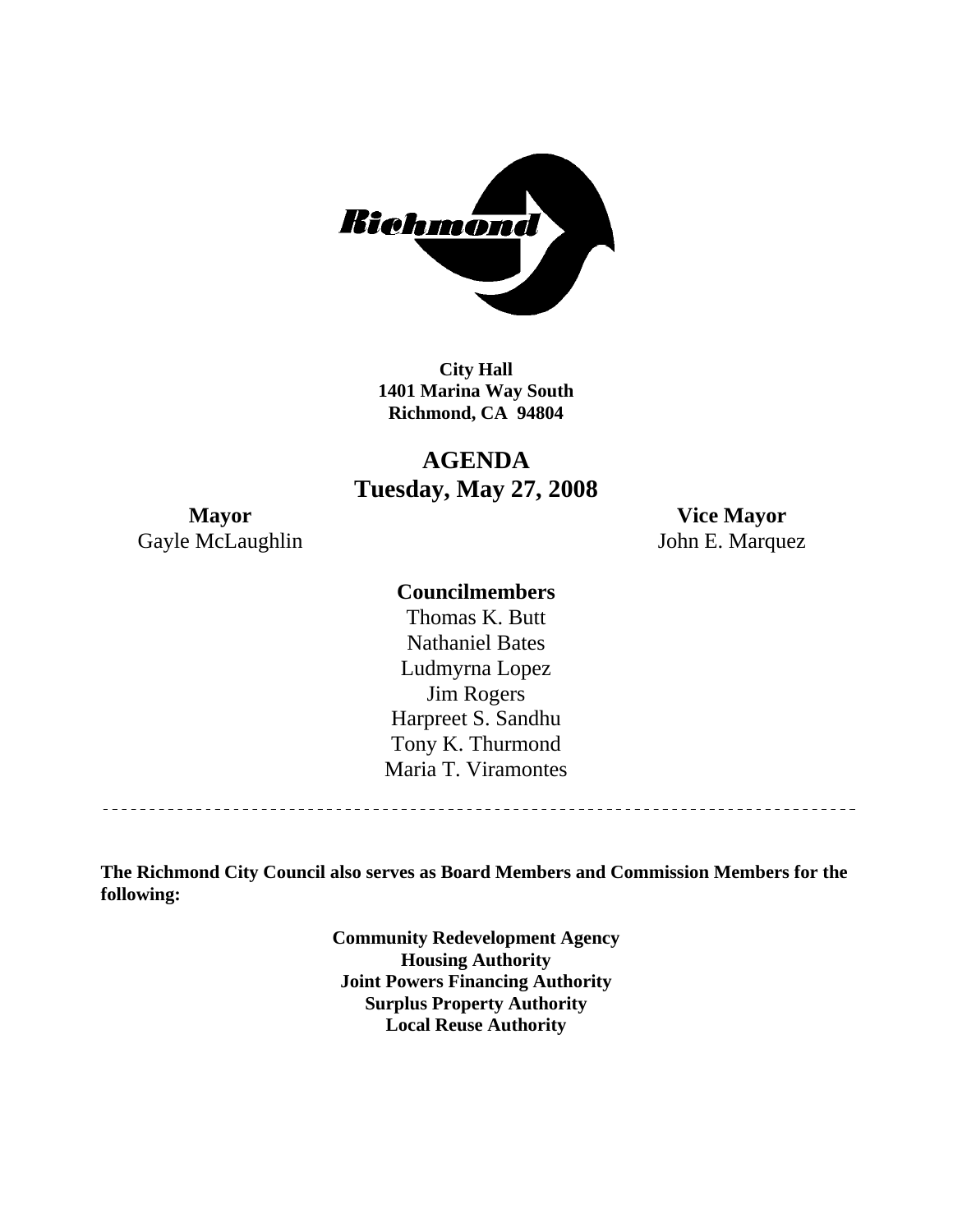# **MEETING PROCEDURES**

The City of Richmond encourages community participation at its City Council meetings and has established procedures that are intended to accommodate public input in a timely and time-sensitive way. As a courtesy to all members of the public who wish to participate in City Council meetings, please observe the following procedures:

**PUBLIC COMMENT ON AGENDA ITEMS:** Anyone who desires to address the City Council on items appearing on the agenda must complete and file a pink speaker's card with the City Clerk **prior** to the City Council's consideration of the item. Once the City Clerk has announced the item and discussion has commenced, no person shall be permitted to speak on the item other than those persons who have submitted their names to the City Clerk. Your name will be called when the item is announced for discussion. **Each speaker will be allowed TWO (2) MINUTES to address the City Council on NON-PUBLIC HEARING items listed on the agenda.** 

**OPEN FORUM FOR PUBLIC COMMENT:** Individuals who would like to address the City Council on matters not listed on the agenda or on **Presentations, Proclamations and Commendations, Report from the City Attorney, or Reports of Officers** may do so under Open Forum. All speakers must complete and file a pink speaker's card with the City Clerk **prior** to the commencement of Open Forum. **The amount of time allotted to individual speakers shall be determined based on the number of persons requesting to speak during this item. The time allocation for each speaker will be as follows: 15 or fewer speakers, a maximum of 2 minutes; 16 to 24 speakers, a maximum of 1 and one-half minutes; and 25 or more speakers, a maximum of 1 minute.** 

#### **SPEAKERS ARE REQUESTED TO OCCUPY THE RESERVED SEATS IN THE FRONT ROW BEHIND THE SPEAKER'S PODIUM AS THEIR NAME IS ANNOUNCED BY THE CITY CLERK.**

**CONSENT CALENDAR:** Consent Calendar items are considered routine and will be enacted, approved or adopted by one motion unless a request for removal for discussion or explanation is received from the audience or the City Council. A member of the audience requesting to remove an item from the Consent Calendar must complete and file a speaker's card with the City Clerk **prior to the City Council's consideration of Item C, Agenda Review.** An item removed from the Consent Calendar may be placed anywhere on the agenda following the City Council's agenda review.

*The City Council's adopted Rules of Procedure recognize that debate on policy is healthy; debate on personalities is not. The Chairperson has the right and obligation to cut off discussion that is too personal, too loud, or too crude.* 

**\*\*\*\*\*\*\*\*\*\*\*\*\*\*\*\*\*\*\*\*\*\*\*\*\*\*\*\*\*\*\*\*\*\*\*\*\*\*\*\*\*\*\*\*\*\*\*\*\*\*\*\*\*\*\*\*\*\***